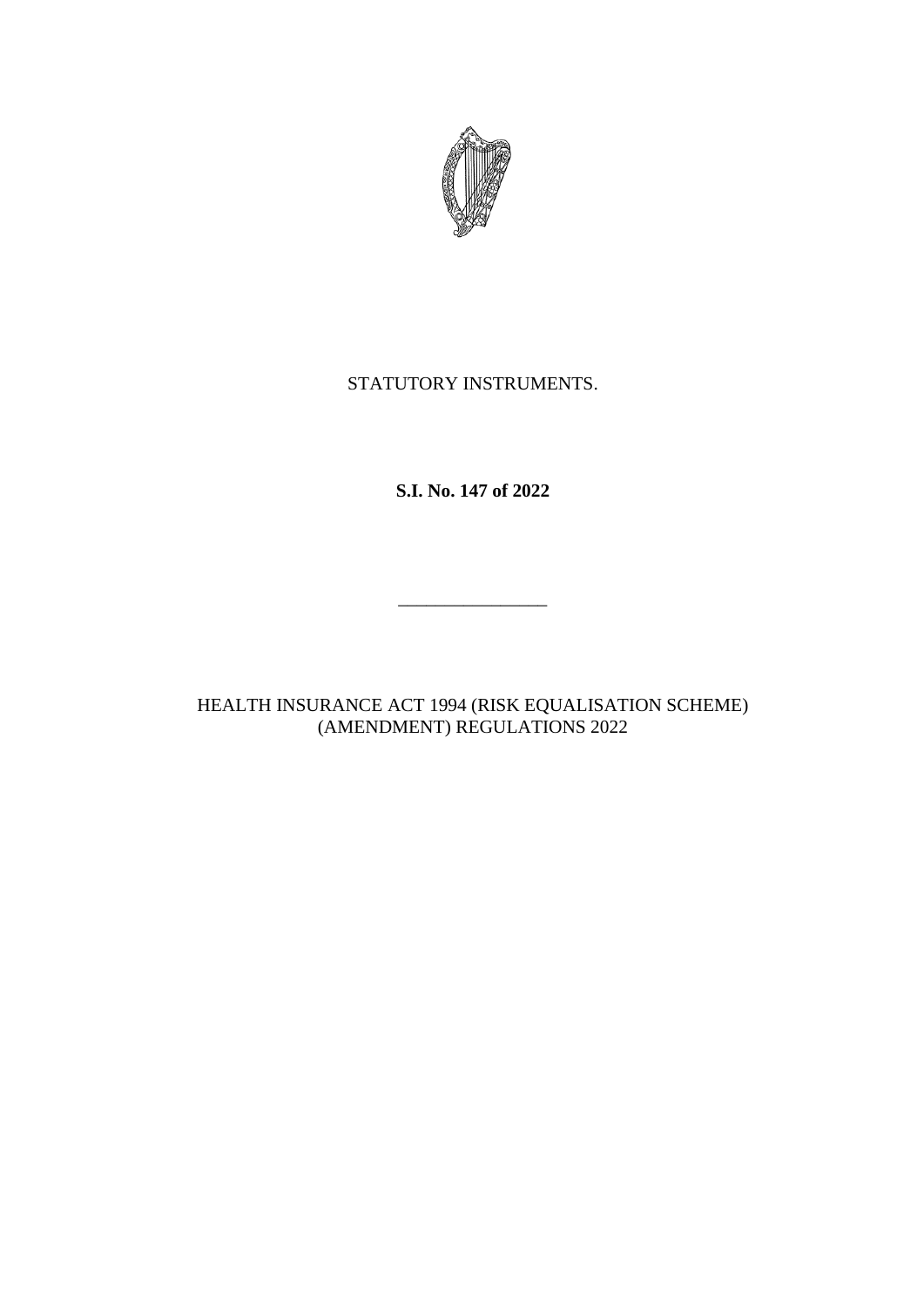### S.I. No. 147 of 2022

### HEALTH INSURANCE ACT 1994 (RISK EQUALISATION SCHEME) (AMENDMENT) REGULATIONS 2022

I, STEPHEN DONNELLY, Minister for Health, in exercise of the powers conferred on me by section 3 (as amended by section 13(b) of the Health Insurance (Amendment) Act 2001 (No. 17 of 2001) and 11F (inserted by section 15 of the Health Insurance (Amendment) Act 2012 (No. 45 of 2012)) of the Health Insurance Act 1994 (No. 16 of 1994), hereby make the following regulations:

1. These Regulations may be cited as the Health Insurance Act 1994 (Risk Equalisation Scheme) (Amendment) Regulations 2022.

2. In these Regulations, "Principal Regulations" means the Health Insurance Act 1994 (Risk Equalisation Scheme) Regulations 2013 (S.I. No. 70 of 2013).

- 3. Regulation 2 of the Principal Regulations is amended
	- (*a*) by inserting after the definition of "Act of 2012" the following definition:

"'Act of 2021' means the Health Insurance (Amendment) Act 2021 (No. 47 of 2021);", and

(*b*) by substituting for the definitions of "claimed RES amount" and "interim RES claim" the following definitions:

"'claimed RES amount' means—

- (a) in relation to a RES claim relating to a high cost claim credit, the amount that is subject to the RES claim over the prescribed period, and
- (b) in relation to any other RES claim, the amount that is the subject of the RES claim excluding (a);

'claiming quarter' means a period of three months occurring every three months from the date on which a health insurance contract for an insured person commences for as long as the insured person maintains a period of continuous cover with the registered undertaking;

'Fund' and 'high cost claim credit' have the meanings assigned to them by section 6A(1) (as amended by section 2 of the Act of 2021) of the Principal Act;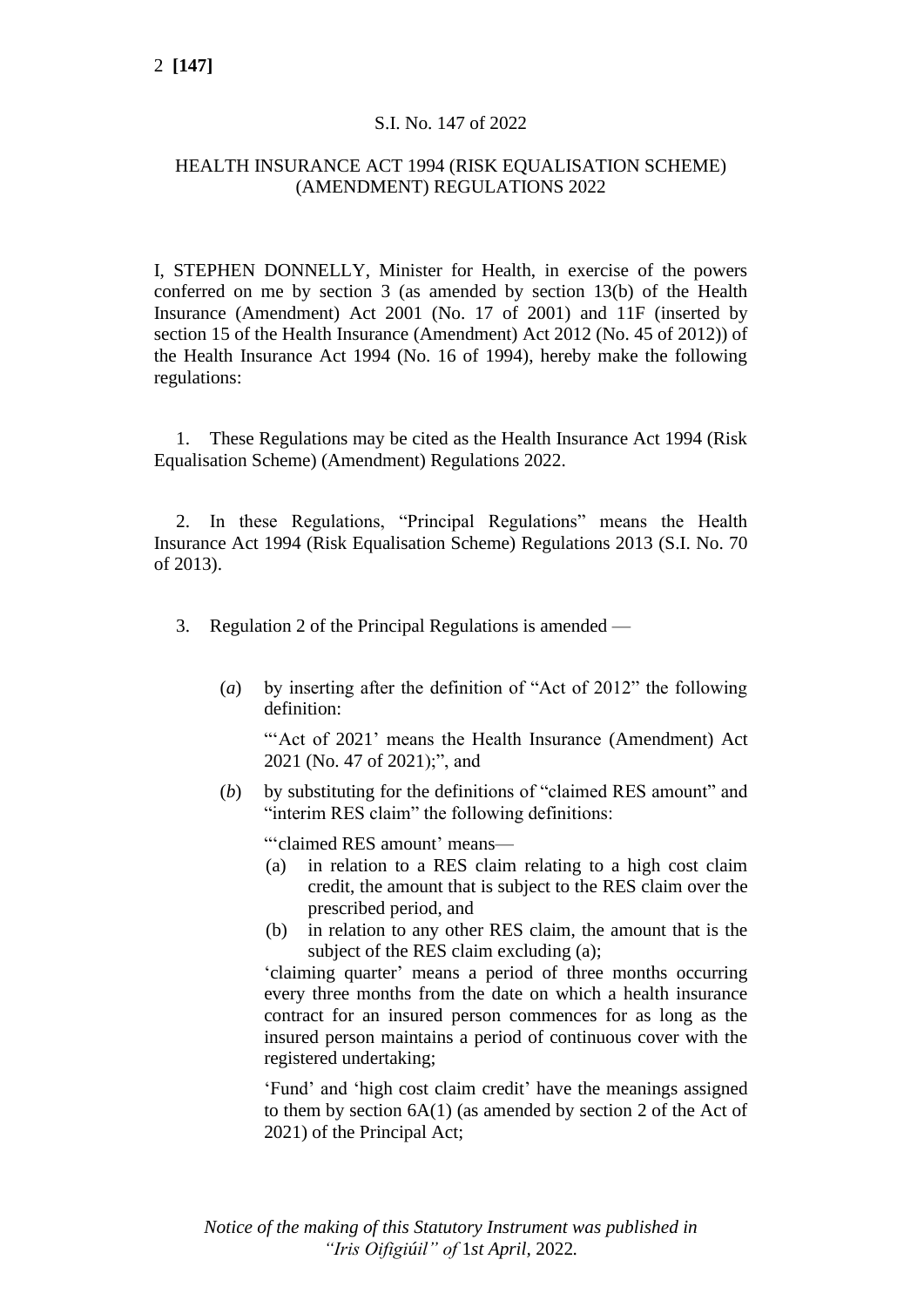'interim RES claim' means a claim referred to in section 11C(2) (inserted by section 5 of the Act of 2021) of the Principal Act made in respect of—

- (a) the period from 1 January 2013 to 30 March 2013
- (b) the period from 31 March 2013 to 30 April 2013, and
- (c) thereafter, any calendar month;

or, where the claim relates to a high cost claim credit, the previous calendar year quarter;

'prescribed period' means the current claiming quarter and preceding three claiming quarters relating to an insured person under a health insurance contract or contracts effected with the same registered undertaking and such period is prescribed as the 12 month period referred to in the definition of 'high cost claim' in section 6A of the Principal Act;".

- 4. Regulation 4 of the Principal Regulations is amended—
	- (*a*) in paragraph (3)—
		- (i) in subparagraph (b), by deleting "and",
		- (ii) in subparagraph (c), by substituting "that month," for "that month.", and
		- (iii) by inserting after subparagraph (c) the following subparagraphs:

"(d) in respect of high cost claim credits for contracts commencing from 1 April 2022, made not earlier than 1 July 2022, and

(e) in respect of any subsequent periods for high cost claim credits, made not earlier than the first day of the month immediately following the calendar year quarter to which the claim relates and not later than the 21st day of that month.", and

(*b*) by inserting after paragraph (6) the following paragraph:

"(7) An interim claim made by an undertaking in respect of a high cost claim credit shall exclude all high cost claim credits previously received from the Fund in respect of the current claiming quarter and preceding three claiming quarters relating to an insured person under a health insurance contract.".

L.S.

GIVEN under my Official Seal, 30 March, 2022.

STEPHEN DONNELLY, Minister for Health.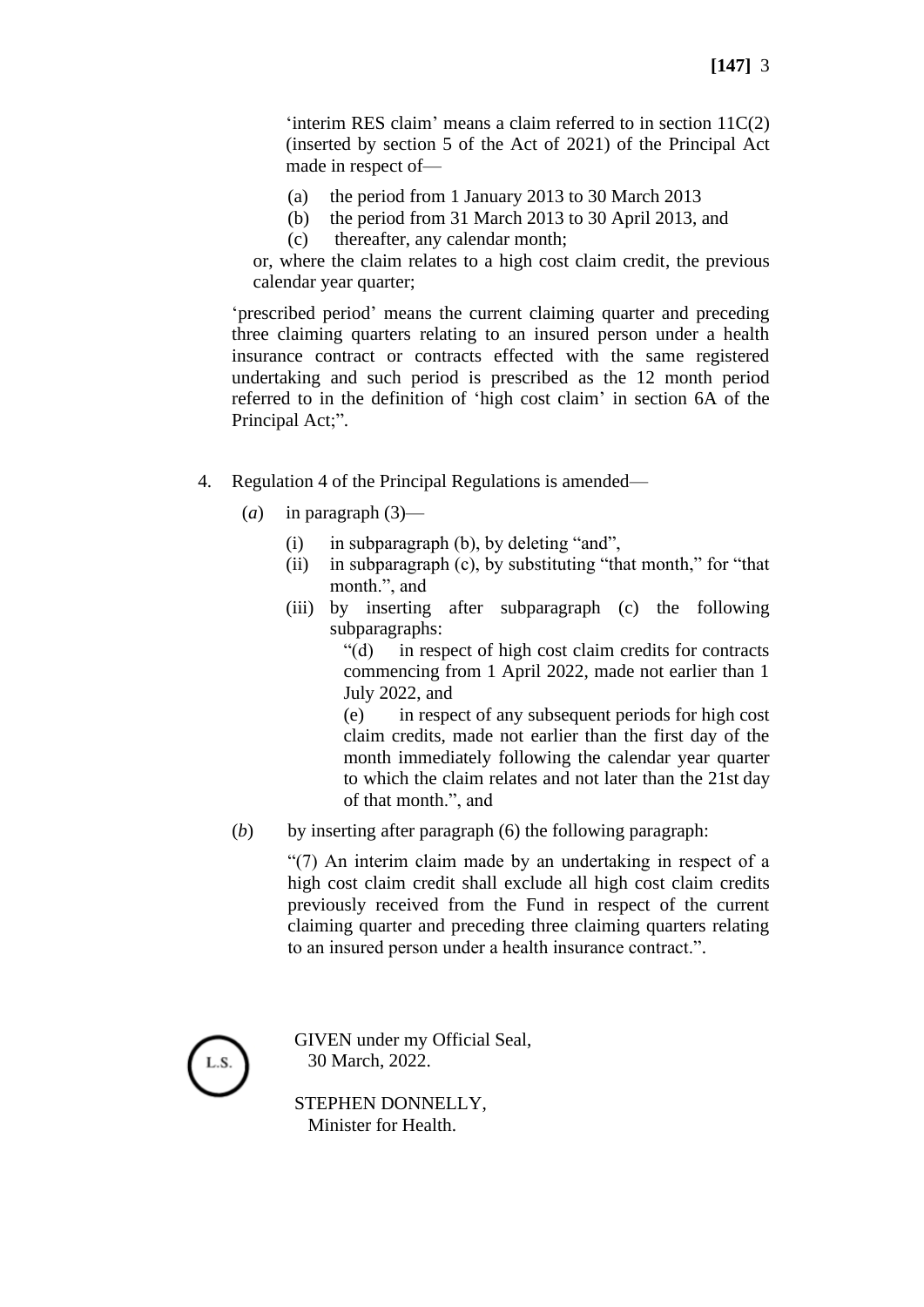## EXPLANATORY NOTE

## (*This note is not part of the Instrument and does not purport to be a legal interpretation.*)

These Regulations amend the Health Insurance Act 1994 (Risk Equalisation Scheme) Regulations 2013.

The purpose of these Regulations is to provide for how health insurers can make applications for high cost claim credits to the Health Insurance Authority.

These Regulations may be cited as the Health Insurance Act 1994 (Risk Equalisation Scheme) (Amendment) Regulations 2022.